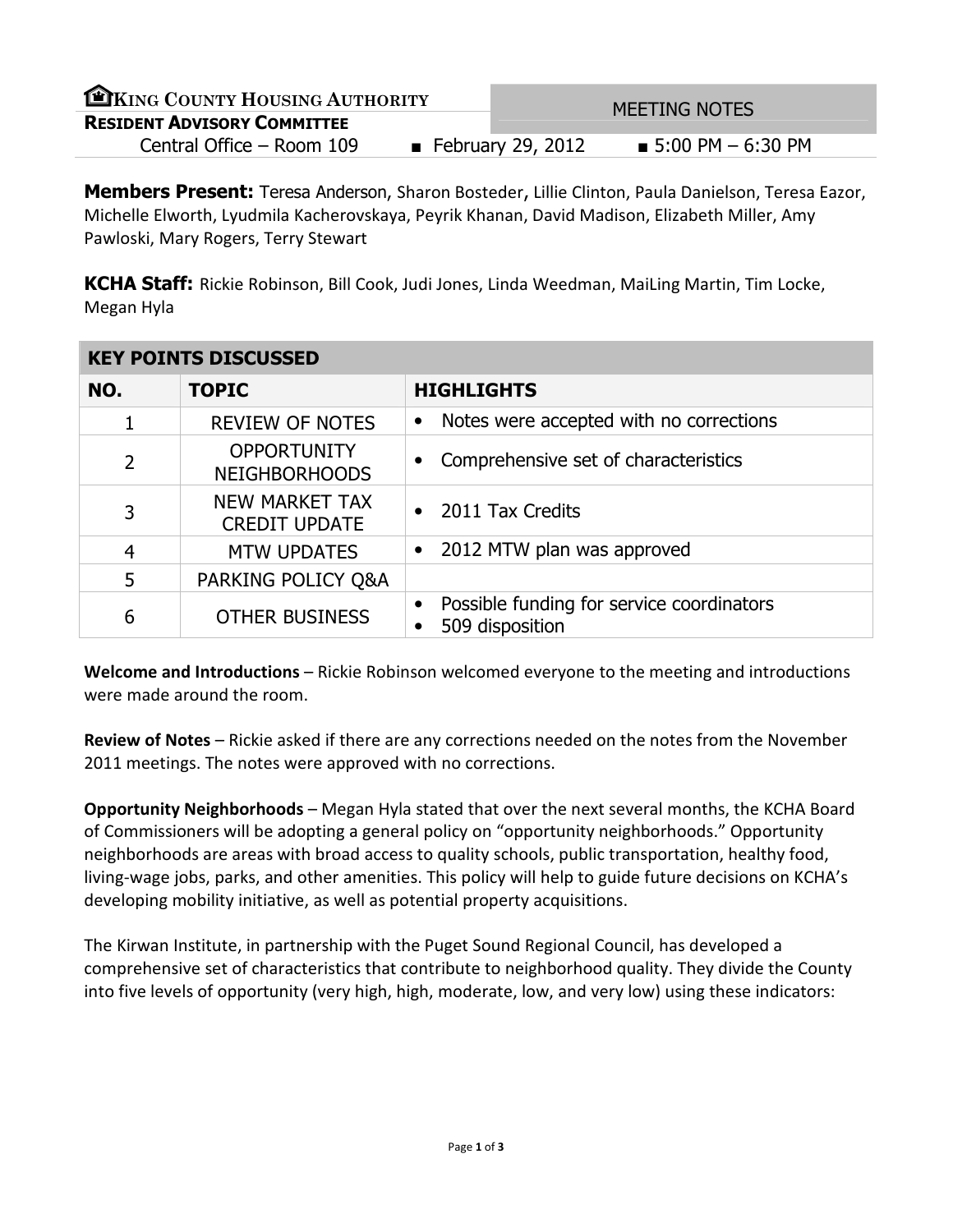

Some of these indicators will increase the opportunity level, while some will reduce it. Not surprisingly, many parts of North and East King County are considered high or very high opportunity, and most low and very-low opportunity census tracts are found in South King County. KCHA's tenant-based vouchers are twice as likely to live in low or very-low opportunity neighborhoods as opposed to high or veryhigh.

New Market Tax Credits – Tim Locke gave a brief update on the New Market Tax Credits for 2011. Rehab of the mobile home park raised about \$5 million and the NAVOS project raised about \$10 million. KCHA applied for more tax credits but unfortunately did not receive any this time. Another application is due in 2 months and possibly another before the end of the year. Lastly, Tim read to the committee a letter of gratitude from NAVOS.

MTW Update – Judi Jones stated that the MTW plan for 2012 was approved by HUD. She is currently working on the 2012 MTW report and should have a draft available at the next resident committee meeting.

Parking Policy Q&A – Lillie Clinton and Sharon Bosteder voiced issues about the new parking policy and that they want one assigned parking space per unit. The new parking policy states that residents can have one parking space per unit and the car must be registered with the property management office to someone listed on the lease. Also there will not be assigned parking by unit. The only exception is through the Reasonable Accommodation process for a designated handicap parking and this will still only allow for one space per unit. Sharon B. and Terry Stewart mentioned that the extra cars come in after business hours and on weekends when management staff is not around to enforce the rules. Bill Cook mentioned that there is a possibility of looking into a courtesy patrol during these off hours at problem sites. Lillie C. brought up the issue of a live-in aide that has a car and the resident does not. It seems likely that a resident with a reasonable accommodation for a live-in aide and a disable parking placard would need a handicap space close to their unit. Rickie Robinson asked if the parking policy includes towing and Bill C. confirmed that towing is mentioned in the policy. A parking audit was done two years ago and the findings were that there were approximately 1.6 parking spaces per unit at family sites but only 0.47 spaces per unit at Senior/Disable buildings. The use of the additional parking spaces is up to the discretion of the property managers to choose whether to rent the space for \$25/month or make as visitor parking. There has not been any money collected for additional parking space, but any collected money in the future will be used for that particular property.

Other Business – Linda Weedman mentioned that Resident Services has applied for two different grants. The first is grant is for 2 service coordinators for 3 years, but will be chosen by lottery. The